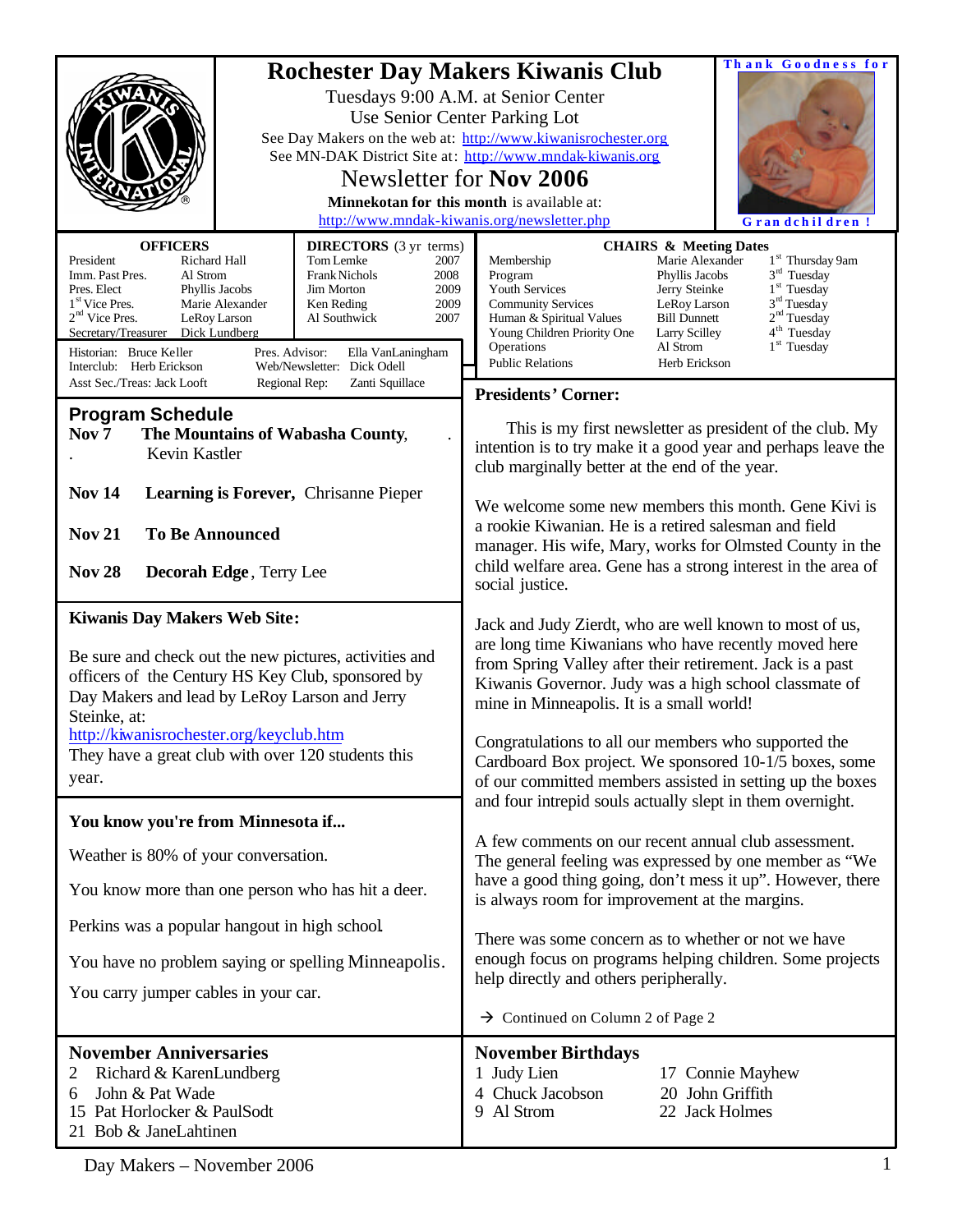## **Secretary/Treasurers Report - Oct'06**

| <b>Bank Balance</b> as of 9/30/06: \$16,218.12 |               |             |
|------------------------------------------------|---------------|-------------|
| <b>Administrative Account:</b>                 |               | \$10,130.72 |
| Service Account:                               |               | \$5,680.20  |
| Hockey/YCPO:                                   | $\mathcal{S}$ | 144.60      |
| <b>Bike Repair:</b>                            | $\mathcal{S}$ | 262.60      |

Day Makers on leave: Judy Lien

September Service Hour Statistics: 618 hours by 47 members, 58% Participation.

## **October 10th, 2006 Board Meeting Highlights:**

Dick Odell explained to the board what and when to provide input to our monthly newsletter. The newsletter input is due by the  $28<sup>th</sup>$  of each month. If photos are submitted for publication in the newsletter, provide an explanation of the event and people involved.

There will be a Sub-Regional meeting on November  $7^{\text{th}}$ .

Discussed "Who Does What List":

| Margee Jacobson      | <b>Book</b> plates            |
|----------------------|-------------------------------|
| Zanti Squillace      | Certificates                  |
| <b>Bob Lahtinen</b>  | Birthday/anniversary          |
| John Looft           | Greeter/setup list            |
| <b>Bill Dunnette</b> | Invocation list               |
| Don Birka            | Thank you notes tospeakers    |
| Ken Plummer          | Christmas Anonymous organizer |
| ?                    | Chili feed organizer          |
| Larry Segar          | <b>Bike Trail</b>             |
| <b>Bob Sande</b>     | Library                       |
| <b>Jack Holmes</b>   | <b>Bike Repair</b>            |
| Marie Alexander      | FR                            |

The board discussed committee assignments for the new Kiwanis year. The list of current committee assignments will be circulated. Members can stay with their current committee(s), or move to different ones. All members should be on at least one committee.

The board discussed backing up the Day Makers data sets that are on computers.

President Dick Hall asked the question "what should we be doing this year?"

One goal would be to start a builders club in one of our elementary schools.

## **COMMITTEE REPORTS**

**Membership-** The board approved membership applications from Jack Zierdt and Judy Zierdt. Members Helen Brink, John Braddock, Todd Gabriel, and Chuck Brumbach have resigned. Current membership is at 79.

**Youth Services-** A Fred Buechler plaque has been purchased for Riverside School plus a Terrific Kids banner.

**IDD-** Committee needs a new chairperson

**Key Club-** Good advisors, good projects, good attendance at bi-weekly meetings. The club is selling blue poinsettias as a fund raiser. No members can attend fall rally, but some want to go to spring rally.

Richard Lundberg, Secretary/Treasurer

**President's Corner**: (continued from page 1)

I am not really sure what projects are currently active so I have asked the committee chairs to review and audit their projects. When this is done I will be asking specific members to give a (short) report on their project.

There is also some feeling that we need to have at least one project that all members can be involved in. We will look at this as part of the review and may come up with some new project.

Our meetings are held at 9:00 am, a time that seems to satisfy most of us. However, it limits our membership primarily to those retired and a few valued others. The question was raised as to whether we should change our meeting time or perhaps split the club to offer another time slot. Assuming that we stay where we are we need to find some way to prospect for members at the bottom end of our age range or the Day Makers will gradually fade away like old soldiers.

Another issue that was raised was diversity of membership; we have not done much to address this. At the region convention there was mention of a diversity club that had been started on the University campus and was very successful. We have a campus and perhaps this is something that we or the five Rochester clubs can address.

Finally, the Regional Governors meeting will be held at the Mississippi National Golf Course in Red Wing again this year on November 18. I urge as many of our members as possible to attend, it can be an interesting session and the dinner is fairly good too!

 $\overline{a}$ 

Dick Hall

j